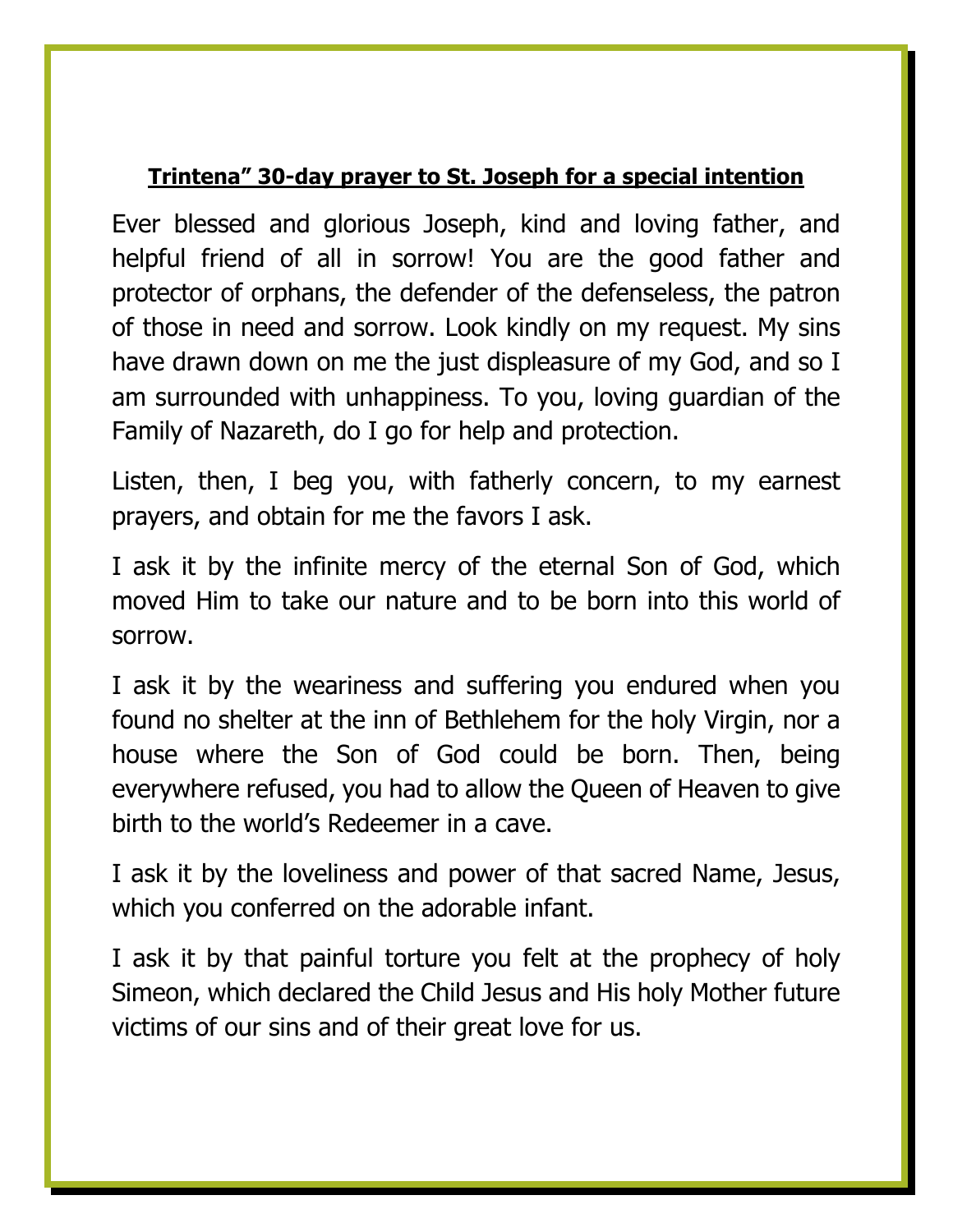I ask it through your sorrow and pain of soul when the angel declared to you that the life of the Child Jesus was sought by His enemies. From their evil plan you had to flee with Him and His Blessed Mother to Egypt. I ask it by all the suffering, weariness, and labors of that long and dangerous journey.

I ask it by all your care to protect the Sacred Child and His Immaculate Mother during your second journey, when you were ordered to return to your own country. I ask it by your peaceful life in Nazareth where you met with so many joys and sorrows.

I ask it by your great distress when the adorable Child was lost to you and His Mother for three days. I ask it by your joy at finding Him in the Temple, and by the comfort you found at Nazareth, while living in the company of the Child Jesus. I ask it by the wonderful submission He showed in His obedience to you.

I ask it by the perfect love and conformity you showed in accepting the Divine order to depart from this life, and from the company of Jesus and Mary. I ask it by the joy which filled your soul, when the Redeemer of the world, triumphant over death and hell, entered into the possession of His kingdom and led you into it with special honors.

I ask it through Mary's glorious Assumption, and through that endless happiness you have with her in the presence of God.

O good father! I beg you, by all your sufferings, sorrows, and joys, to hear me and obtain for me what I ask.

(make your request)